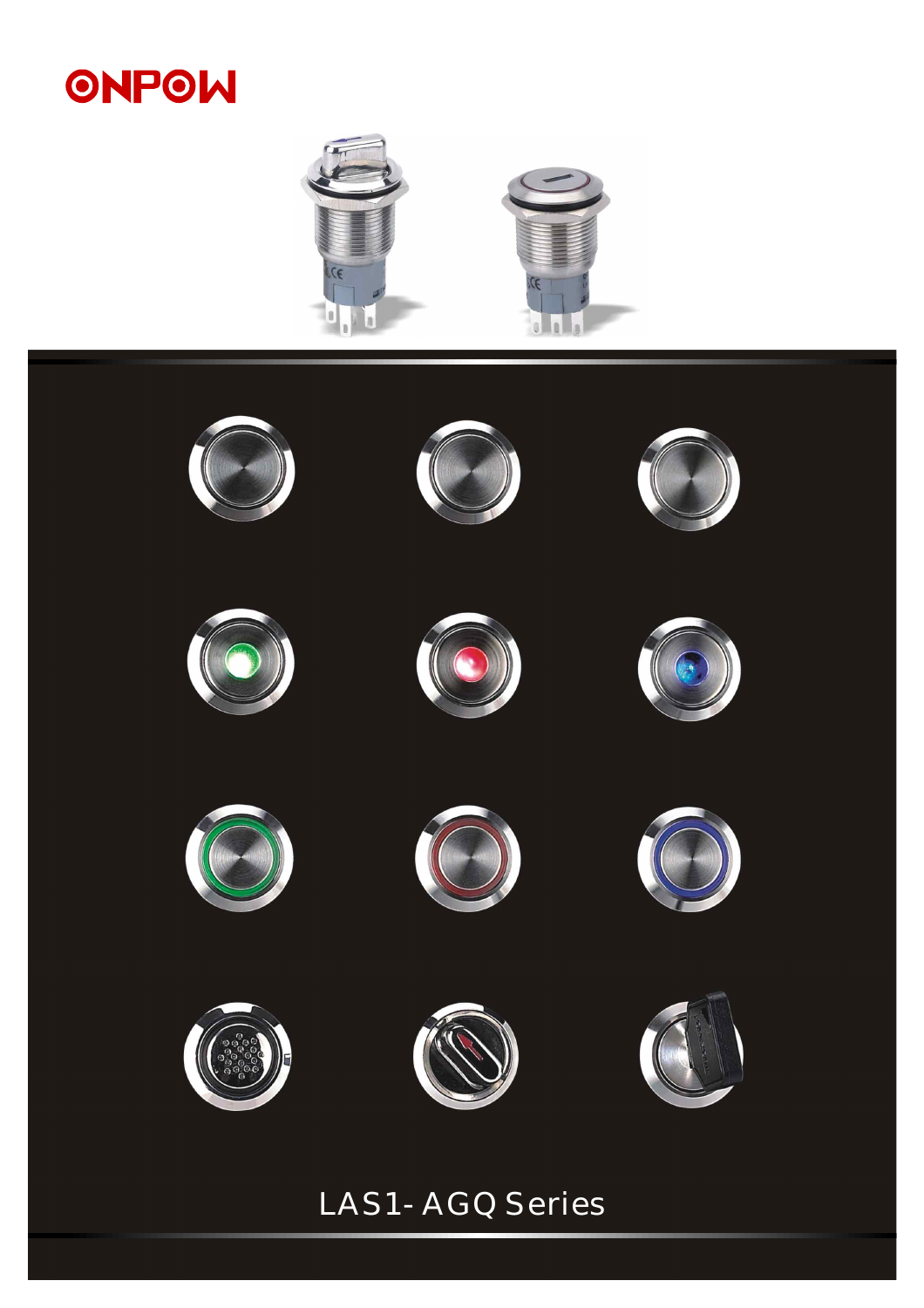## Part-number Description

| LAS <sub>1</sub>         | $\qquad \qquad$           | ⊓                                                    |                                                                                                                                        | ♦                            | $\bullet$                                                                                                                                                                             |                                                                                    |                                                                                                                                                            |
|--------------------------|---------------------------|------------------------------------------------------|----------------------------------------------------------------------------------------------------------------------------------------|------------------------------|---------------------------------------------------------------------------------------------------------------------------------------------------------------------------------------|------------------------------------------------------------------------------------|------------------------------------------------------------------------------------------------------------------------------------------------------------|
| Code of<br><b>Series</b> | Code name<br>AGQ<br>AGQ30 | Contact<br>structure<br>11 1 NO 1 N C<br>22 2 NO2 NC | Operation mode<br>Z Latching type<br>X Selector type<br>Y Key-lock type<br>M Buzzer<br>SM Flash buzzer<br>No letter means<br>momentary | Lamp type<br>D Dot<br>E Ring | ♦ Operation position<br>of selector and<br>key-lock type:<br>2 Two position<br>3 Three position<br>● Operation type of<br>selector and key-<br>lock switch:<br>1 Maintain<br>3 Return | Lamp color<br>R Red<br>G Green<br>Y Yellow<br>O Orange<br><b>B</b> Blue<br>W White | Lamp and<br>buzzer's voltage<br>AC/DC 6V<br>AC/DC 12V<br>AC/DC 24V<br><b>AC/DC110V</b><br><b>AC/DC 220V</b><br>Note: Other voltage<br>can be made to order |

Note: Pls read the catalog carefully ,and choose the right part-n umber according to the sign.

# Lamp Ratings

| Lamp Type        | LED lamp(AC/DC)         |                         |           |                                             |                                                                                 |  |
|------------------|-------------------------|-------------------------|-----------|---------------------------------------------|---------------------------------------------------------------------------------|--|
| Rated Voltage    | AC/DC6V                 | AC/DC12V                | AC/DC110V | Lamp                                        |                                                                                 |  |
|                  | AC/DC24V                | AC/DC36V                | AC/DC220V | Circuit                                     |                                                                                 |  |
| Rated Current    | About 3mA<br>About 15mA |                         |           | Diagram                                     | Using AC/DC LED lamp, the terminals have<br>no difference of anode and cathode: |  |
| <b>LED Color</b> |                         | W                       |           | Using inner resistance, do not need connect |                                                                                 |  |
| Life             |                         | 40000 hours (Reference) |           | outer resistance.                           |                                                                                 |  |

Note: DC LED and other voltage can be made to order.



## Switching Operation >> Terminal Description >>

 $N_{c2}$ NO<sup>1</sup> NO<sup>2</sup>  $C_1$   $C_2$ ។ ា-⊡ LED Pin LED Pin ·Can use at most two sets.  $\cdot$  C1, NO1, NC1 and C2, NO2, NC2 are one set ·C is common used, NO is normal opened, NC is normal closed; ·+、- are lamp terminals, the standard LED have no difference of anode and cathode. ·The lamp and switch are relatively independent and can use switch or peripheral circuit to control the lamp state. respectively;